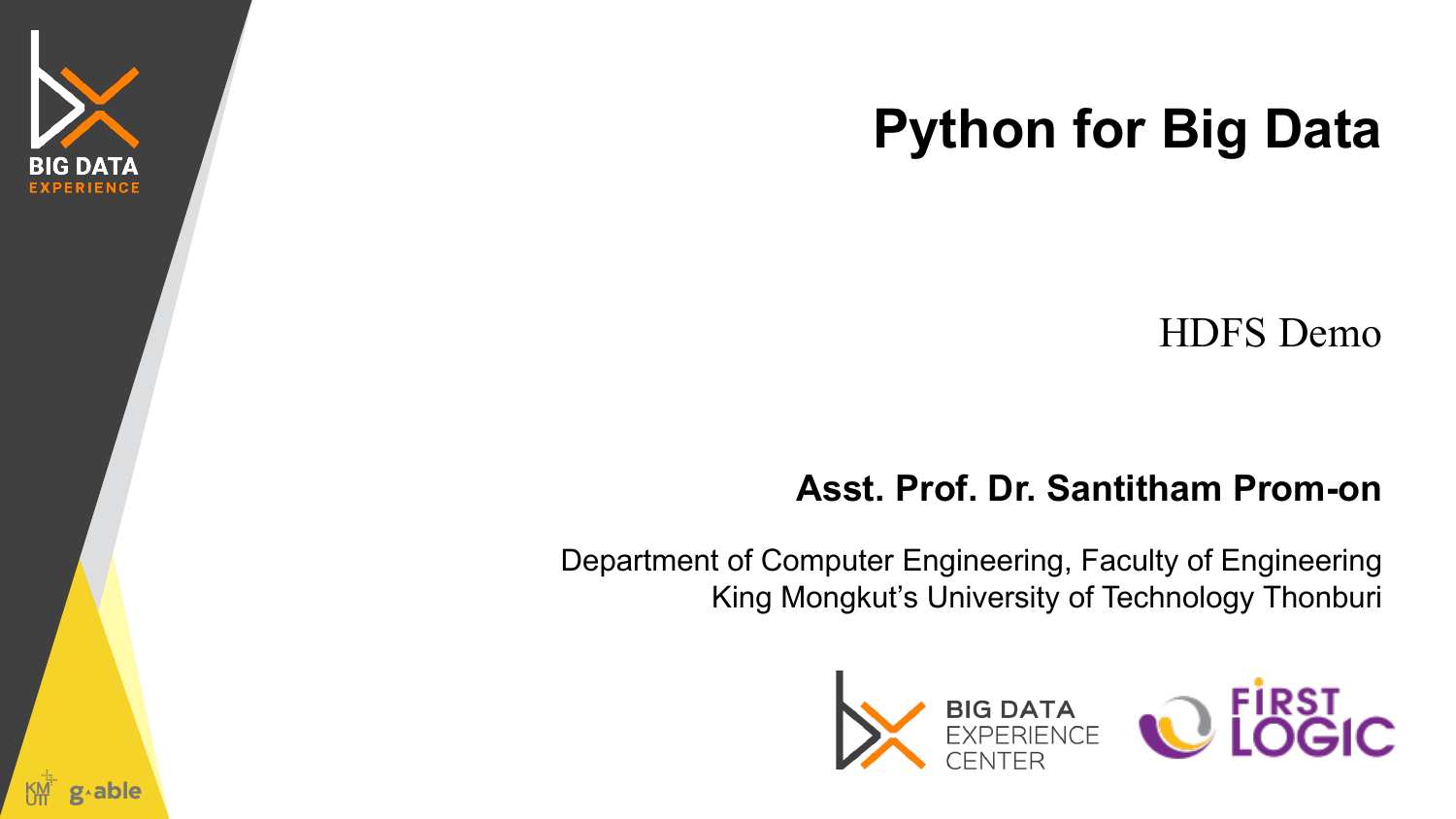

### HDFS: Put file from Local into **HDFS**

#### $[mean-de@debootcamp ~]$ \$ hadoop fs -put myfile.txt  $[mean-deQdebootcamp ~]$ \$

Command Command Command Command Command Command Command Communications of the Communications of the Communications of the Communications of the Communications of the Communications of the Communications of the Communicatio

hadoop fs -put <filename> <destination>

-f : Overwrite if already exists

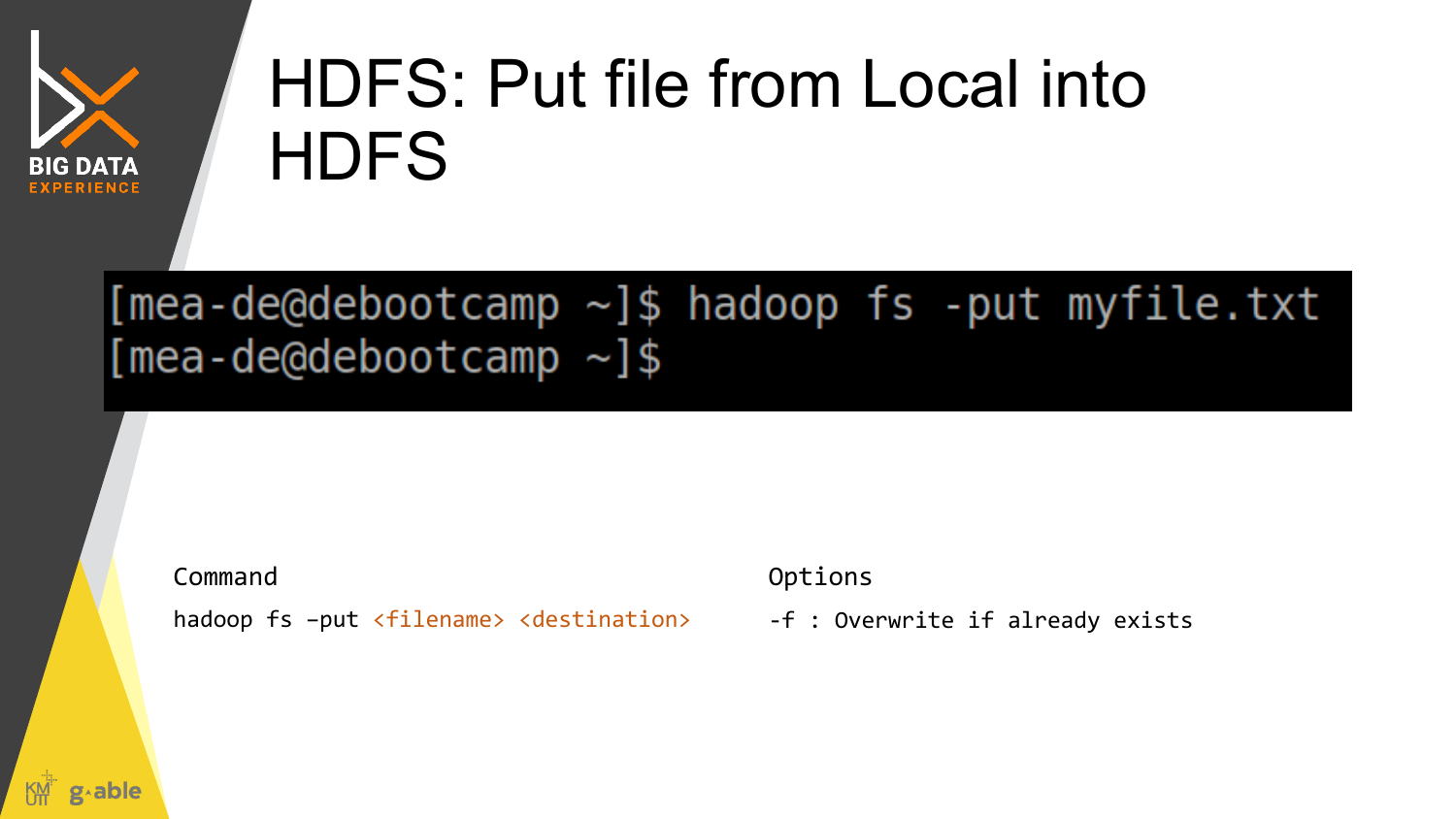

## HDFS: List files/folders

 $[mea-de@debootcamp ~]$ \$ hadoop fs -ls Found 2 items drwxr-xr-x - mea-de supergroup -rw-r--r-- 3 mea-de supergroup  $[mea-de@debootcamp ~]$ \$

0 2020-12-31 15:27 .sparkStaging 13 2021-04-18 16:39 myfile.txt

Command Command Command Command Command Command Command Communications of the Communications of the Communications of the Communications of the Communications of the Communications of the Communications of the Communicatio

hadoop  $fs$  -ls  $\langle paths \rangle$ 

- -R : Recursive (also visit all subdirectories)
- -h : Human-readable file size formatting
- -S : Sort result by file size (-r to reverse)
- -t : Sort result by modification time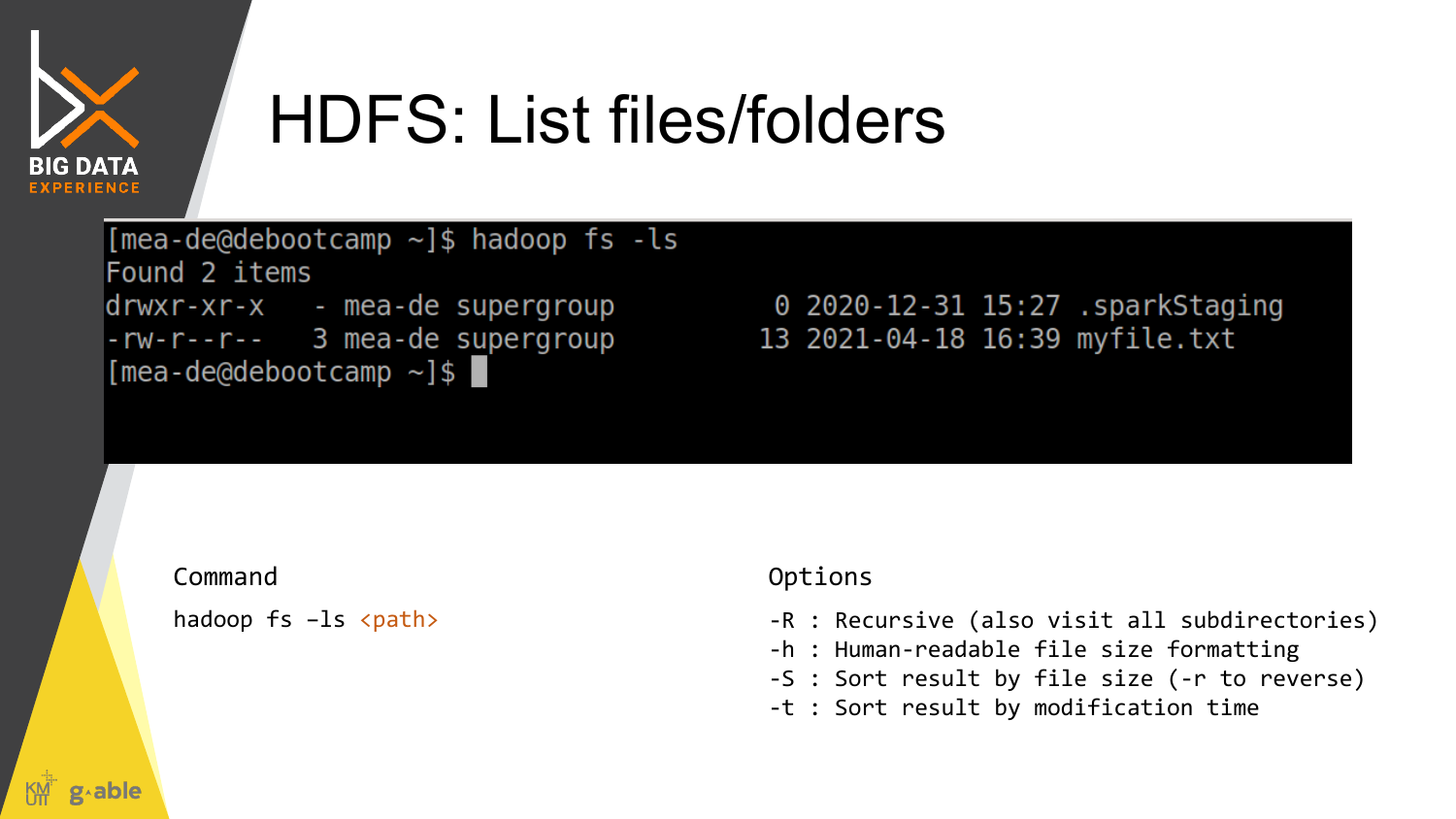

## HDFS: Create new directory

 $[$ mea-de@debootcamp ~]\$ hadoop fs -mkdir my dir  $[mea-de@debootcamp ~]$ \$ hadoop fs -ls Found 3 items drwxr-xr-x - mea-de supergroup  $-rw-r--r--$  3 mea-de supergroup 13 2021-04-18 16:39 my $\overline{file}.txt$  $[mea-de@debootcamp ~]$ \$

0 2020-12-31 15:27 .sparkStaging

Command Command Command Command Command Command Command Communications of the Communications of the Communications of the Communications of the Communications of the Communications of the Communications of the Communicatio

hadoop fs –mkdir <dir\_name>

-p : Creating parent directories along the path

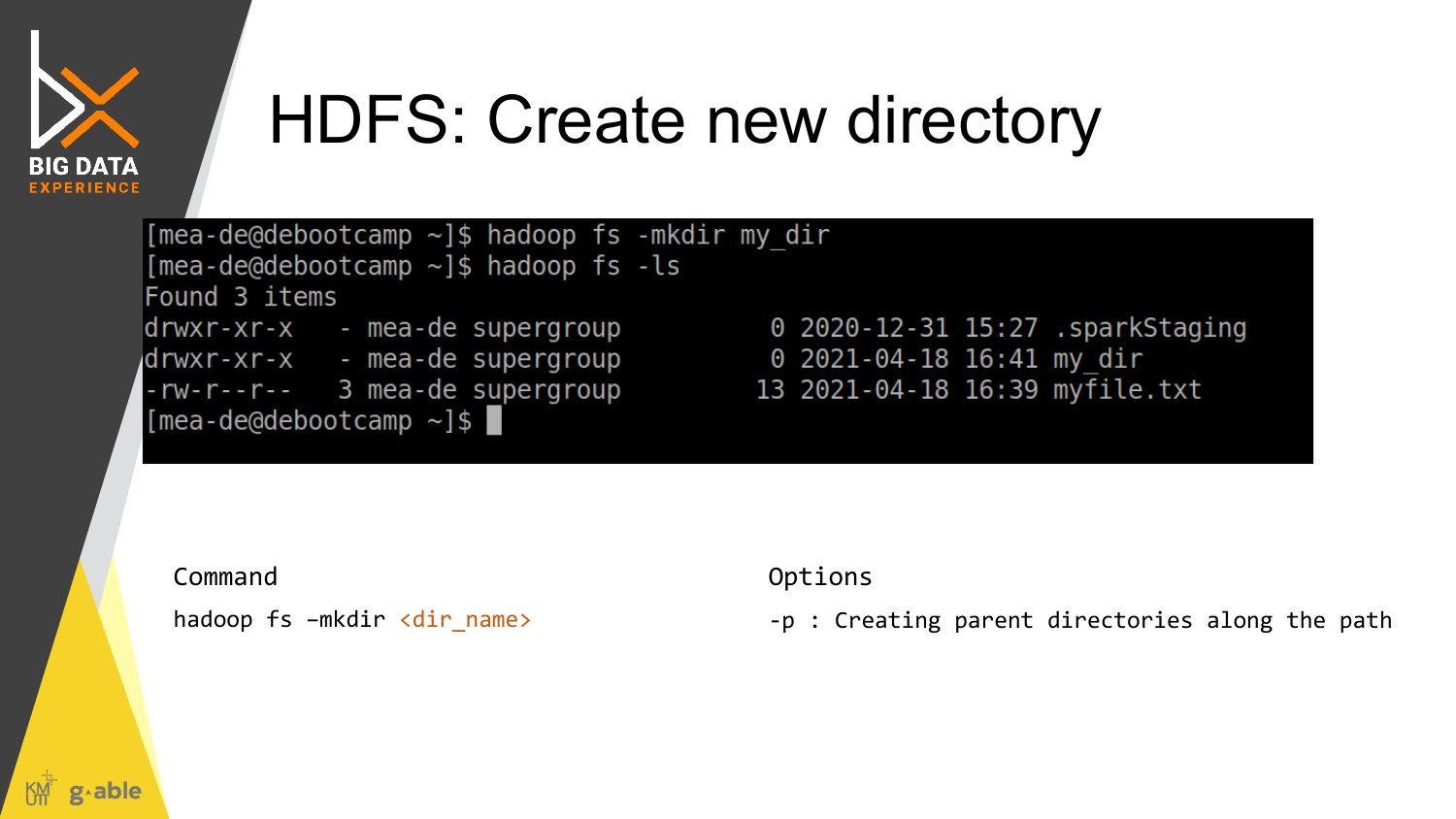

g<sub>^able</sub>

#### **HDFS: Move file/directory**

| $[mea-de@debootcamp ~]$ \$ hadoop fs -ls -R                    |                                       |  |  |  |  |  |  |
|----------------------------------------------------------------|---------------------------------------|--|--|--|--|--|--|
| drwxr-xr-x - mea-de supergroup                                 | 0 2020-12-31 15:27 .sparkStaging      |  |  |  |  |  |  |
| drwxr-xr-x - mea-de supergroup                                 | 0 2021-04-18 16:41 my dir             |  |  |  |  |  |  |
| $-rw-r--r--$ 3 mea-de supergroup                               | 13 2021-04-18 16:39 myfile.txt        |  |  |  |  |  |  |
| [mea-de@debootcamp $\sim$ ]\$ hadoop fs -mv myfile.txt my dir/ |                                       |  |  |  |  |  |  |
| $[mea-de@debootcamp \sim ]$ \$ hadoop fs -ls -R                |                                       |  |  |  |  |  |  |
| drwxr-xr-x - mea-de supergroup                                 | 0 2020-12-31 15:27 .sparkStaging      |  |  |  |  |  |  |
| drwxr-xr-x - mea-de supergroup                                 | 0 2021-04-18 16:45 my dir             |  |  |  |  |  |  |
| $-rw - r - r - 3 mea-de supergroup$                            | 13 2021-04-18 16:39 my dir/myfile.txt |  |  |  |  |  |  |
| $[mea-de@debootcamp \sim ]\$                                   |                                       |  |  |  |  |  |  |

Command

Options

hadoop fs -mv <source> <destination>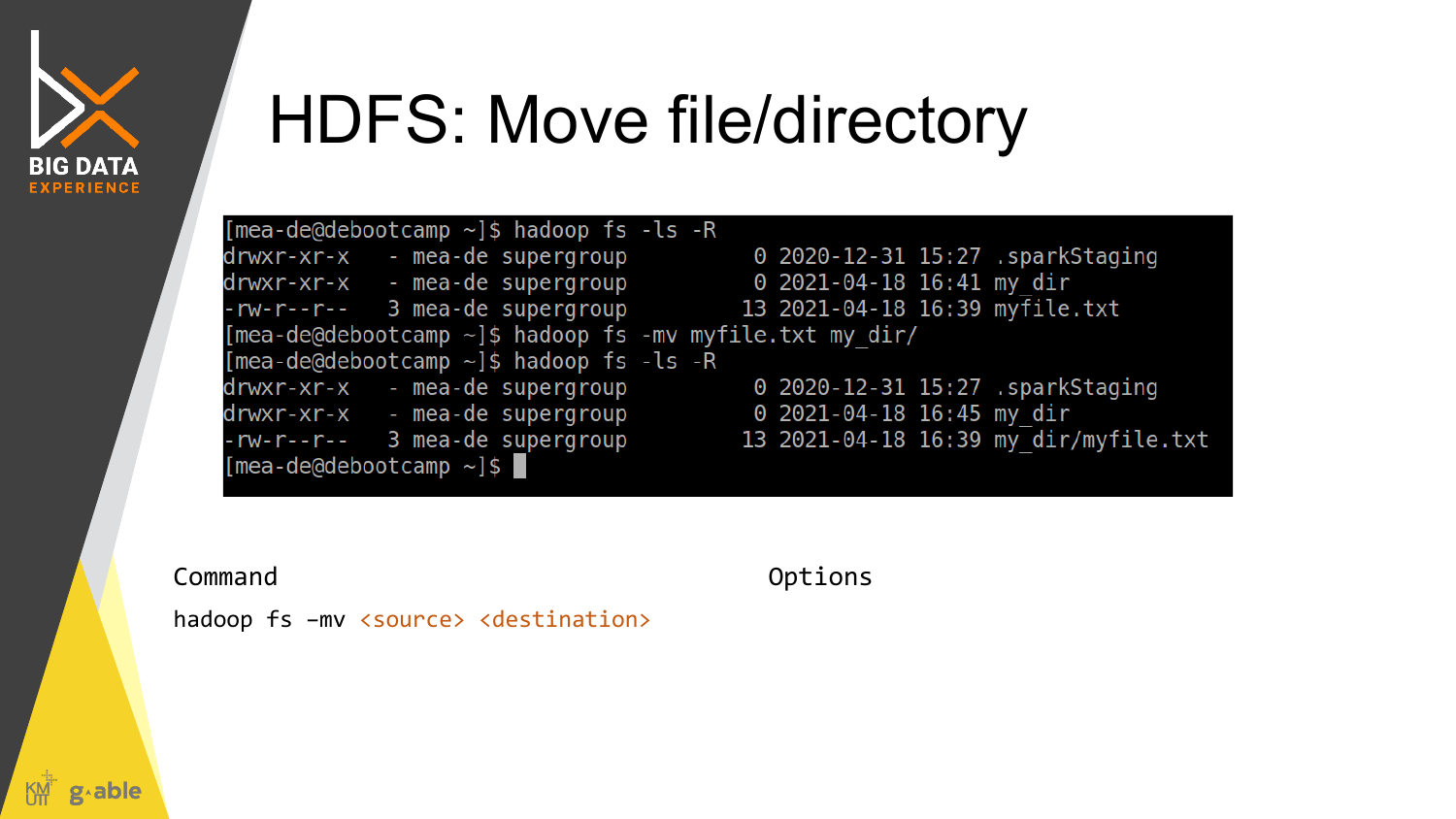

g<sub>^</sub>able

## **HDFS: Copy file/directory**

| [mea-de@debootcamp $\sim$ ]\$ hadoop fs -ls -R |                                                                               |
|------------------------------------------------|-------------------------------------------------------------------------------|
| drwxr-xr-x - mea-de supergroup                 | 0 2020-12-31 15:27 .sparkStaging                                              |
| drwxr-xr-x - mea-de supergroup                 | $0$ 2021-04-18 16:45 my dir                                                   |
| $-rw-r--r--$ 3 mea-de supergroup               | 13 2021-04-18 16:39 my dir/myfile.txt                                         |
|                                                | [mea-de@debootcamp $\sim$ ]\$ hadoop fs -cp my dir/myfile.txt myfile copy.txt |
| [mea-de@debootcamp $\sim$ ]\$ hadoop fs -ls -R |                                                                               |
| drwxr-xr-x - mea-de supergroup                 | 0 2020-12-31 15:27 .sparkStaging                                              |
| drwxr-xr-x - mea-de supergroup                 | $0$ 2021-04-18 16:45 my dir                                                   |
| $-rw-r--r--$ 3 mea-de supergroup               | 13 2021-04-18 16:39 my dir/myfile.txt                                         |
| 3 mea-de supergroup<br>$- rW - r - r -$        | 13 2021-04-18 16:47 myfile copy.txt                                           |
| $[mea-de@debootcamp ~]$ \$                     |                                                                               |

Command

Options

hadoop fs -cp <source> <destination>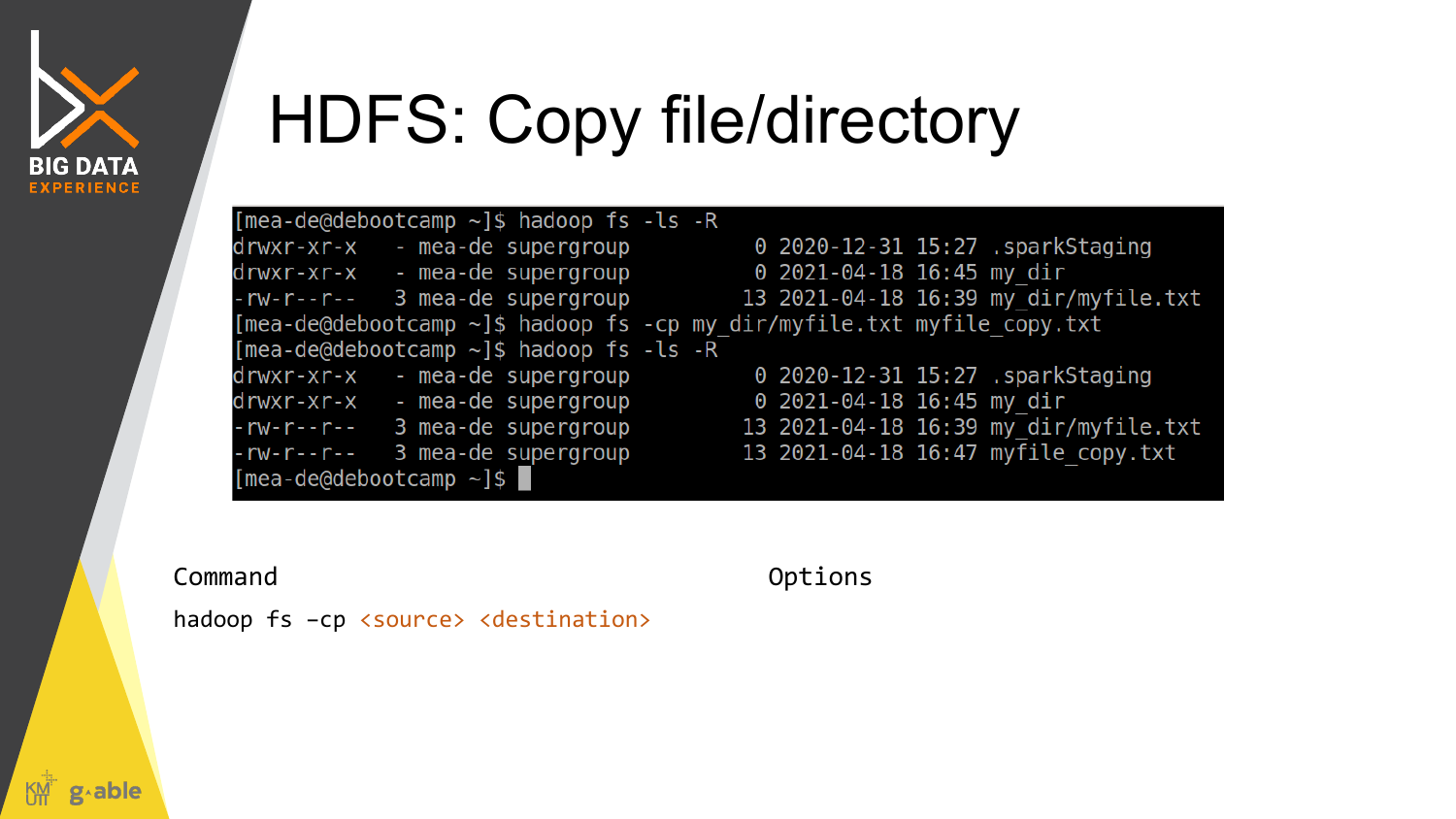

**Aable** 

#### HDFS: Delete file/directory

| $[mea-de@debootcamp ~]$ \$ hadoop fs -ls -R                             |                                                                                                                 |
|-------------------------------------------------------------------------|-----------------------------------------------------------------------------------------------------------------|
| drwxr-xr-x   - mea-de supergroup                                        | 0 2020-12-31 15:27 .sparkStaging                                                                                |
| drwxr-xr-x - mea-de supergroup                                          | 0 2021-04-18 16:45 my dir                                                                                       |
| -rw-r--r-- 3 mea-de supergroup 13 2021-04-18 16:39 my dir/myfile.txt    |                                                                                                                 |
| -rw-r--r-- 3 mea-de supergroup                                          | 13 2021-04-18 16:47 myfile copy.txt                                                                             |
| $[mea-de@debootcamp ~]$ \$ hadoop fs - rm - r my dir                    |                                                                                                                 |
|                                                                         | 21/04/18 16:52:48 INFO fs.TrashPolicyDefault: Moved: 'hdfs://debootcamp.meavm:8020/user/mea-de/my dir' to trash |
| s://debootcamp.meavm:8020/user/mea-de/.Trash/Current/user/mea-de/my dir |                                                                                                                 |
| $[mea-de@debootcamp ~]$ \$ hadoop fs -ls -R                             |                                                                                                                 |
| drwx------ - mea-de supergroup                                          | 0 2021-04-18 16:52 .Trash                                                                                       |
| drwx------ - mea-de supergroup                                          | 0 2021-04-18 16:52 .Trash/Current                                                                               |
| drwx------ - mea-de supergroup                                          | 0 2021-04-18 16:52 .Trash/Current/user                                                                          |
| drwx------ - mea-de supergroup                                          | 0 2021-04-18 16:52 .Trash/Current/user/mea-de                                                                   |
| drwxr-xr-x - mea-de supergroup                                          | 0 2021-04-18 16:45 .Trash/Current/user/mea-de/my dir                                                            |
| $-rw-r--r--$ 3 mea-de supergroup                                        | 13 2021-04-18 16:39 .Trash/Current/user/mea-de/my dir/myfile.txt                                                |
| drwxr-xr-x - mea-de supergroup                                          | 0 2020-12-31 15:27 .sparkStaging                                                                                |
| -rw-r--r-- 3 mea-de supergroup                                          | 13 2021-04-18 16:47 myfile copy.txt                                                                             |

 $[mea-de@debootcamp ~]$ \$

hadoop fs -rm <path>

#### Command Command Command Command Command Command Command Command Command Command Command Command Command Command Command Command Command Command Command Command Command Command Command Command Command Command Command Comman

-r : Recursive (also delete files/subfolders) -skipTrash : Force permanent deletion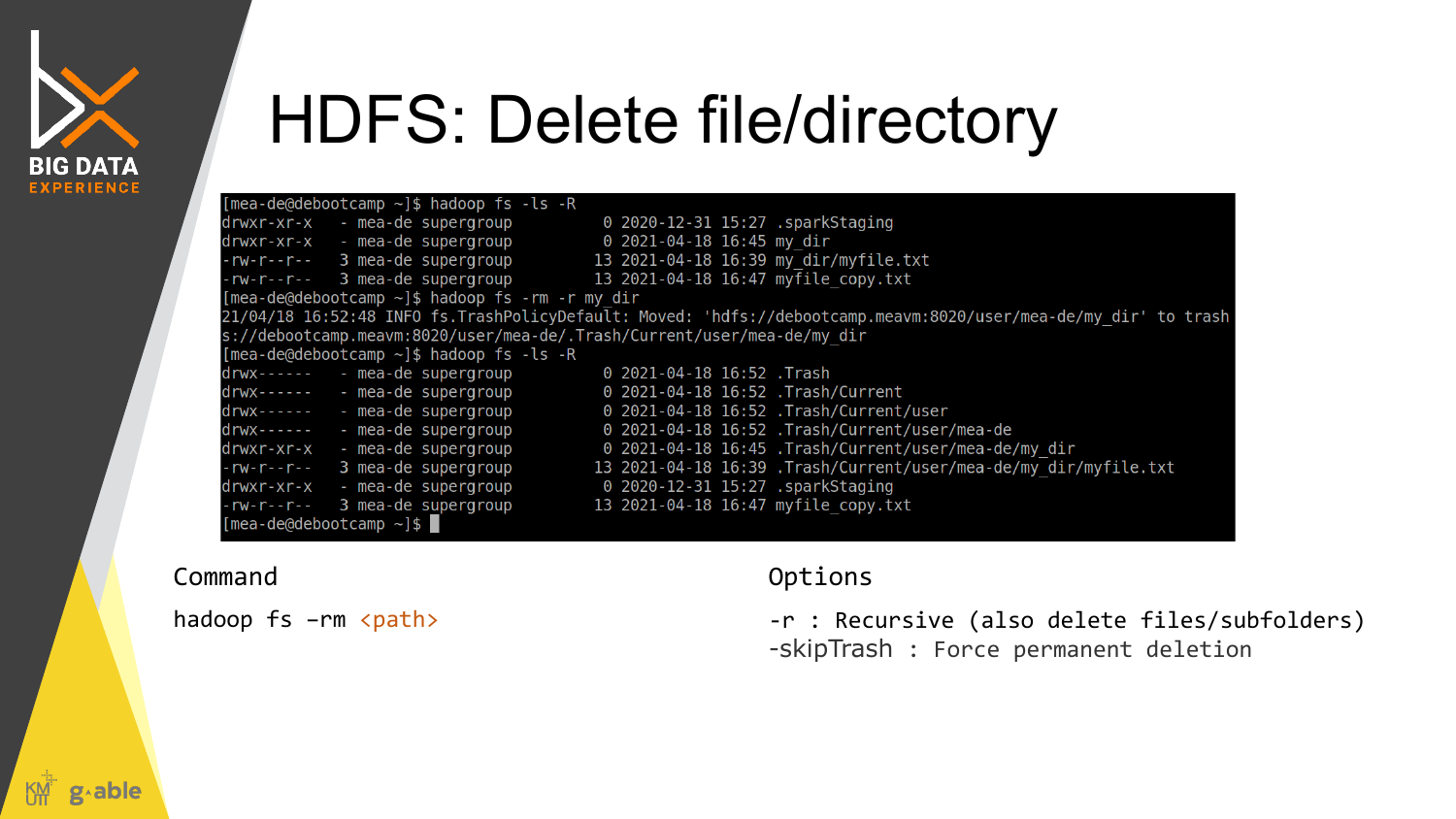

#### HDFS: Read content of the file

[mea-de@debootcamp  $\sim$ ]\$ hadoop fs -cat myfile copy.txt Hello World!  $[mea-de@debootcamp ~]$ \$ hadoop fs -tail myfile copy.txt Hello World!  $[mea-de@debootcamp ~]$ \$

hadoop  $fs$  –cat  $\langle paths \rangle$ hadoop  $fs$  -tail  $\langle paths \rangle$ 

Command Command Command Command Command Command Command Communications of the Communications of the Communications of the Communications of the Communications of the Communications of the Communications of the Communicatio

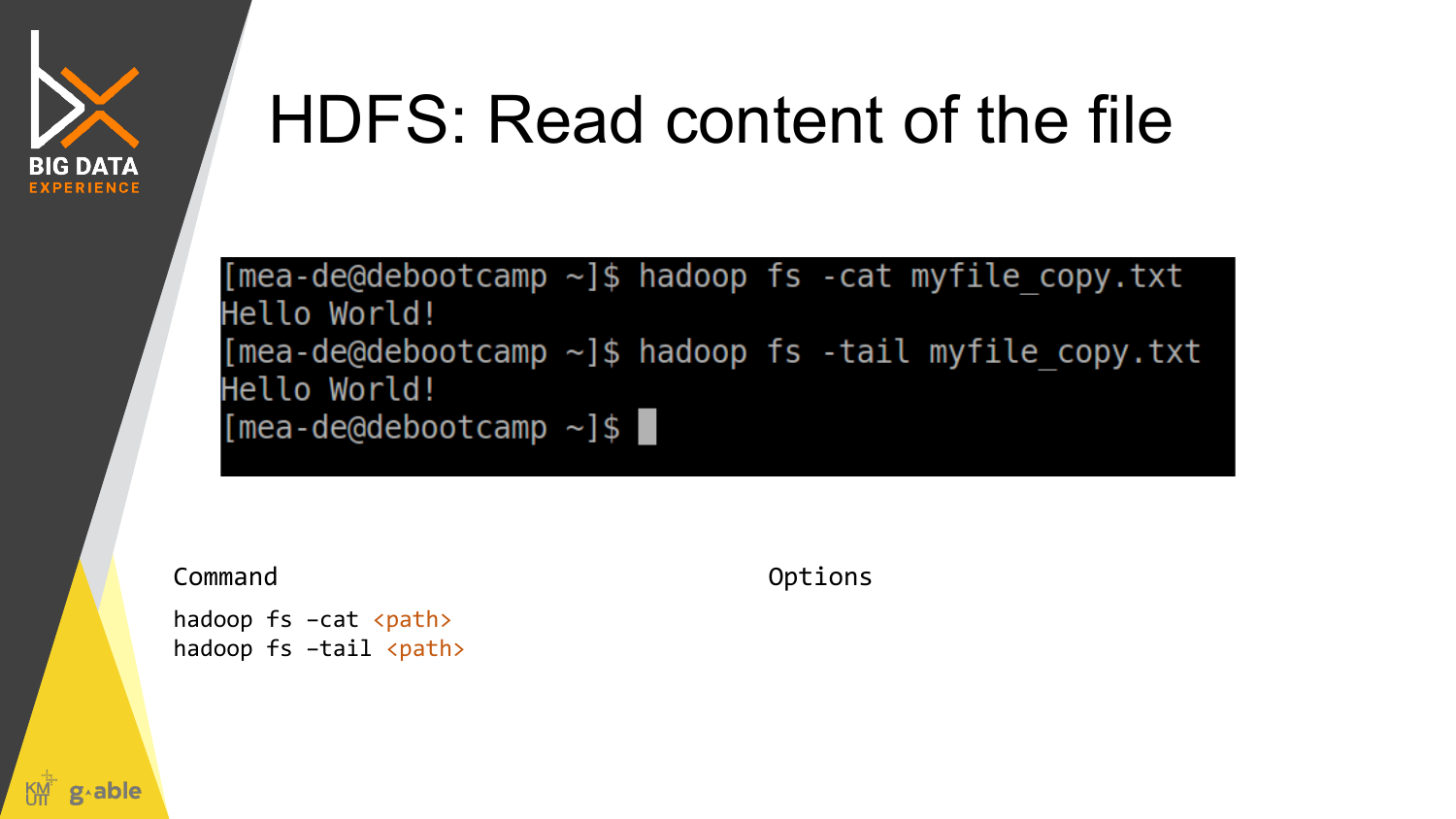

## HDFS: Count number of file/directory

[mea-de@debootcamp  $\sim$ ]\$ hadoop fs -count -v -h /user/mea-de DIR COUNT FILE COUNT CONTENT SIZE PATHNAME 26 /user/mea-de  $[mea-de@debootcamp ~]$ \$

Command Command Command Command Command Command Command Command Command Command Command Command Command Command Command Command Command Command Command Command Command Command Command Command Command Command Command Comman

hadoop  $fs$  –count  $\langle paths \rangle$ 

-v : Displays a header line

-h : Shows sizes in human readable format

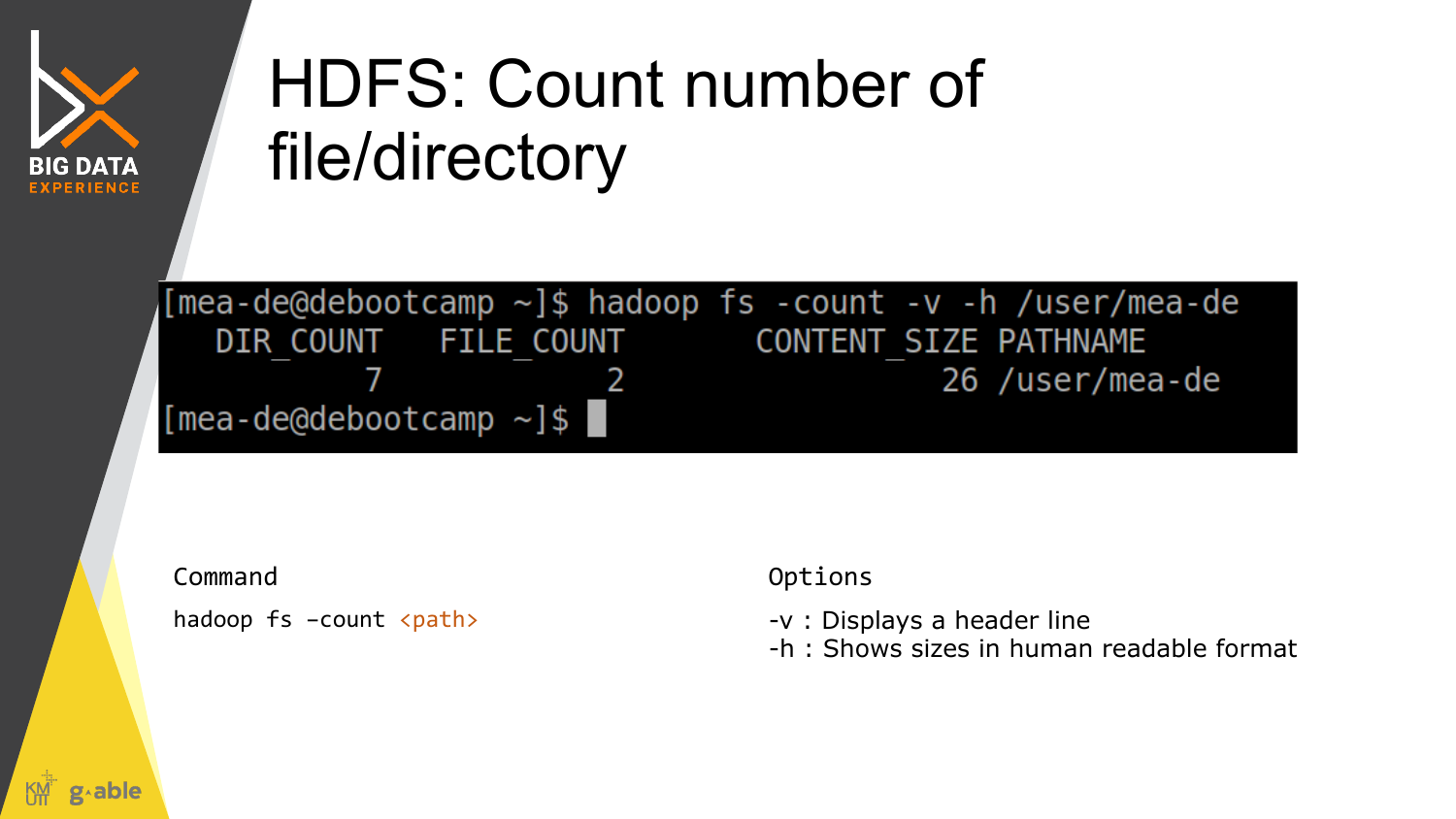

# HDFS: Download a file from HDFS to Local

| $[mea-de@debootcamp \sim ]$ \$ hadoop fs -ls                                         |  |  |  |                            |                                     |  |  |  |
|--------------------------------------------------------------------------------------|--|--|--|----------------------------|-------------------------------------|--|--|--|
| Found 3 items                                                                        |  |  |  |                            |                                     |  |  |  |
| drwx------ - mea-de supergroup                                                       |  |  |  | 0 2021-04-18 17:00 . Trash |                                     |  |  |  |
| drwxr-xr-x - mea-de supergroup                                                       |  |  |  |                            | 0 2020-12-31 15:27 .sparkStaging    |  |  |  |
| $-rw-r--r--$ 3 mea-de supergroup                                                     |  |  |  |                            | 13 2021-04-18 16:47 myfile copy.txt |  |  |  |
| [mea-de@debootcamp $\sim$ ]\$ hadoop fs -get myfile copy.txt                         |  |  |  |                            |                                     |  |  |  |
| $[mea-dedebootcamp ~]$ \$ ls                                                         |  |  |  |                            |                                     |  |  |  |
| cme-cm-export.json Documents Music <b>notimally myfile.txt Public</b> Untitled.ipynb |  |  |  |                            |                                     |  |  |  |
| Desktop <b>bownloads</b> myfile copy.txt Pictures Templates Videos                   |  |  |  |                            |                                     |  |  |  |
| $[mea-de@debootcam] \sim ]$ \$                                                       |  |  |  |                            |                                     |  |  |  |
|                                                                                      |  |  |  |                            |                                     |  |  |  |

Command Command Command Command Command Command Command Command Command Command Command Command Command Command Command Command Command Command Command Command Command Command Command Command Command Command Command Comman

hadoop fs -get <path>

-f : Overwrite if already exists